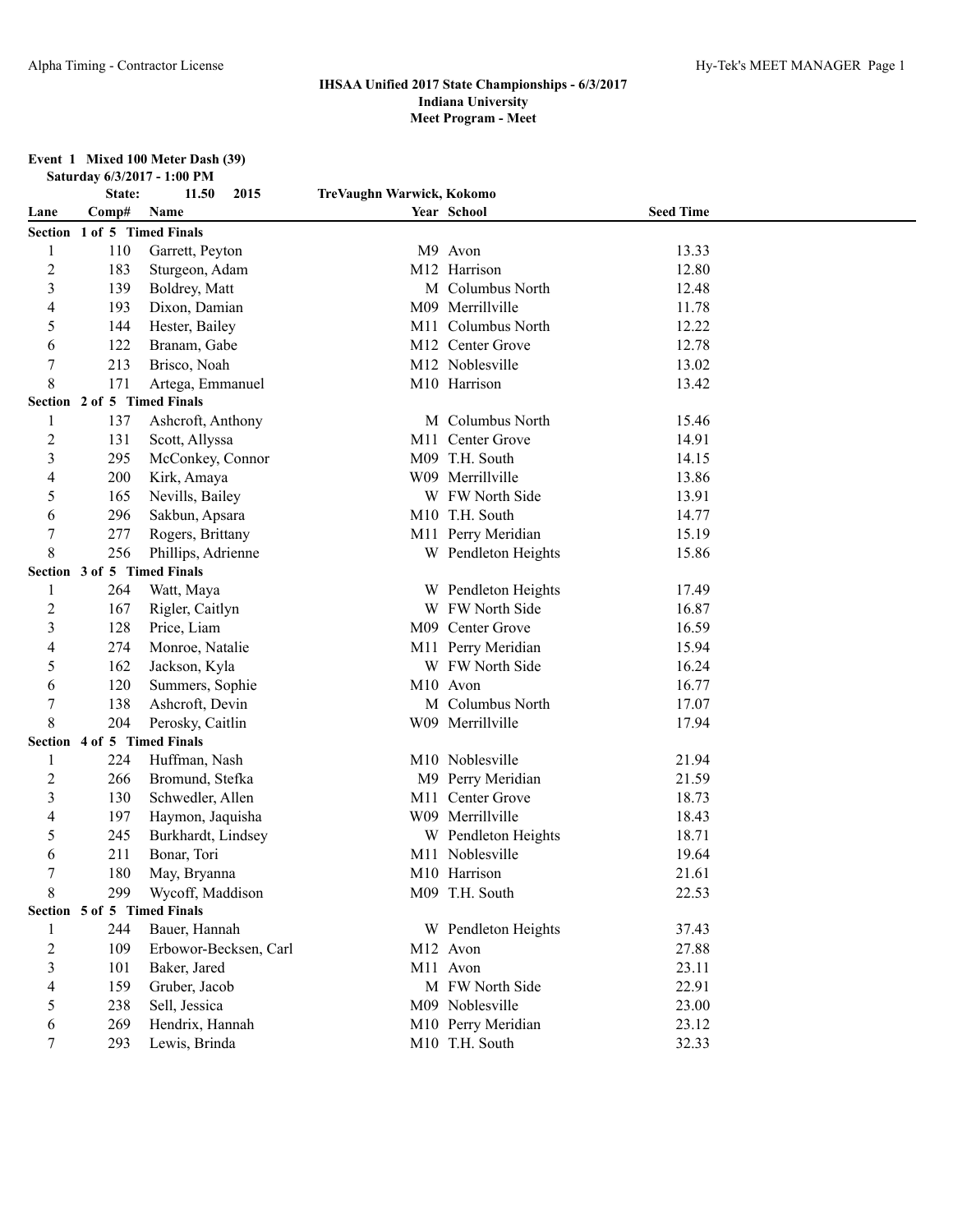#### **Event 2 Mixed 400 Meter Dash (40) Saturday 6/3/2017 - 1:00 PM**

|                | State:                      | 53.25<br>2015                       | <b>Josh Gentry, Noblesville</b> |                                     |                    |  |
|----------------|-----------------------------|-------------------------------------|---------------------------------|-------------------------------------|--------------------|--|
| Lane           | Comp#                       | Name                                |                                 | Year School                         | <b>Seed Time</b>   |  |
|                | Section 1 of 5 Timed Finals |                                     |                                 |                                     |                    |  |
| 1              | 209                         | Williams, Malachi                   |                                 | M09 Merrillville                    | 1:01.20            |  |
| $\overline{c}$ | 221                         | Gill, Gurvinder                     |                                 | M12 Noblesville                     | 58.36              |  |
| 3              | 210                         | Williams, Tylee                     |                                 | M09 Merrillville                    | 57.21              |  |
| 4              | 151                         | VanDeventer, Nathan                 |                                 | M Columbus North                    | 55.63              |  |
| 5              | 143                         | Gill, Ross                          |                                 | M Columbus North                    | 55.73              |  |
| 6              | 118                         | Sims, William                       |                                 | M10 Avon                            | 57.84              |  |
| 7              | 119                         | Stoppel, Bartosz                    |                                 | M10 Avon                            | 59.45              |  |
| 8              | 286                         | Chamberlin, Neko                    |                                 | M10 T.H. South                      | 1:01.49            |  |
|                | Section 2 of 5 Timed Finals |                                     |                                 |                                     |                    |  |
| 1              | 127                         | Perry, Megan                        |                                 | M10 Center Grove                    | 1:09.18            |  |
| $\overline{c}$ | 166                         | Pwa, Mo Zar                         |                                 | M FW North Side                     | 1:07.22            |  |
| 3              | 288                         | Dillion, Douglas                    |                                 | M10 T.H. South                      | 1:03.24            |  |
| 4              | 183                         | Sturgeon, Adam                      |                                 | M12 Harrison                        | 1:01.60            |  |
| 5              | 172                         | Campbell, Mason                     |                                 | M09 Harrison                        | 1:02.27            |  |
| 6              | 145                         | Holley, Josh                        |                                 | M Columbus North                    | 1:06.05            |  |
| 7              | 292                         | Johnson, Tyreek                     |                                 | M12 T.H. South                      | 1:08.50            |  |
| 8              | 165                         | Nevills, Bailey                     |                                 | W FW North Side                     | 1:09.84            |  |
|                | Section 3 of 5 Timed Finals |                                     |                                 |                                     |                    |  |
| 1              | 133                         | Stastik, Logan                      |                                 | M10 Center Grove                    | 1:13.18            |  |
| $\overline{c}$ | 257                         | Phillips, Silvia                    |                                 | W Pendleton Heights                 | 1:12.31            |  |
| 3              | 214                         | Buckner, Blake                      |                                 | M09 Noblesville                     | 1:11.74            |  |
| 4              | 192                         | Crowder, Johntrell                  |                                 | M10 Merrillville                    | 1:10.08            |  |
| 5              | 106                         | Butler, Daylen                      |                                 | M10 Avon                            | 1:10.55            |  |
| 6<br>7         | 153                         | Bartel, Gabe                        |                                 | M FW North Side<br>M Columbus North | 1:11.77            |  |
| 8              | 146<br>124                  | Mitchell, Brandon<br>Francis, Caleb |                                 | M09 Center Grove                    | 1:13.05<br>1:14.32 |  |
|                | Section 4 of 5 Timed Finals |                                     |                                 |                                     |                    |  |
| 1              | 239                         | Smail, Maitlan                      |                                 | M09 Noblesville                     | 1:21.77            |  |
| $\overline{c}$ | 280                         | Shellenberger, Erika                |                                 | M12 Perry Meridian                  | 1:19.36            |  |
| 3              | 290                         | Evans, Aronnel                      |                                 | M10 T.H. South                      | 1:17.02            |  |
| 4              | 186                         | Valle, Arlette                      |                                 | M10 Harrison                        | 1:15.20            |  |
| 5              | 114                         | Rice, Cameron                       |                                 | M12 Avon                            | 1:16.39            |  |
| 6              | 205                         | Perosky, George                     |                                 | M11 Merrillville                    | 1:17.20            |  |
|                | 235                         | Salmon, Sam                         |                                 | M <sub>12</sub> Noblesville         | 1:19.90            |  |
| 8              | 251                         | Fendel, Claire                      |                                 | M Pendleton Heights                 | 1:24.02            |  |
|                | Section 5 of 5 Timed Finals |                                     |                                 |                                     |                    |  |
| 1              | 272                         | Kavanaugh, Caroline                 |                                 | M11 Perry Meridian                  | 1:56.93            |  |
| $\overline{c}$ | 248                         | Dix, Aaron                          |                                 | M Pendleton Heights                 | 1:38.60            |  |
| 3              | 121                         | Abbott, Jack                        |                                 | M11 Center Grove                    | 1:33.49            |  |
| 4              | 255                         | Neeley, Chris                       |                                 | M Pendleton Heights                 | 1:27.34            |  |
| 5              | 270                         | Hirlston, Ryan                      |                                 | M09 Perry Meridian                  | 1:30.01            |  |
| 6              | 181                         | Muthig, Christian                   |                                 | M10 Harrison                        | 1:36.95            |  |
| 7              | 157                         | Derouin, Samantha                   |                                 | W FW North Side                     | 1:46.16            |  |
| 8              | 271                         | Jones, Katherine                    |                                 | M11 Perry Meridian                  | 2:10.40            |  |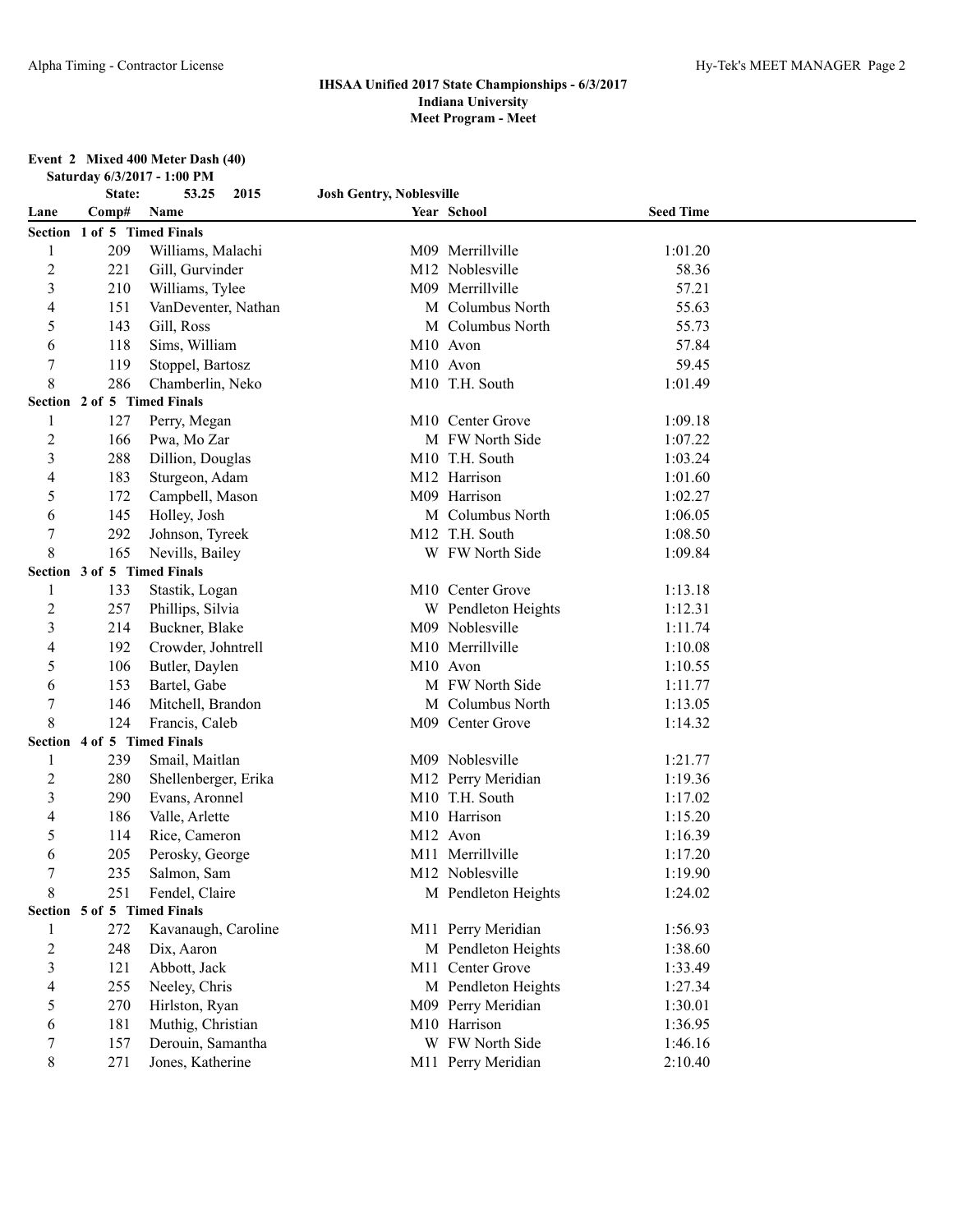### **Event 3 Mixed 4x100 Meter Relay (10) Saturday 6/3/2017 - 1:00 PM**

# **State: 50.10 2016 Michigan City, Michigan City R Serrano, K Karpinski, J Lewis, M Williams**

| Lane    | Comp#                 | <b>Team</b>                 |                              | Relay                          | <b>Seed Time</b>             |  |
|---------|-----------------------|-----------------------------|------------------------------|--------------------------------|------------------------------|--|
| Section | 1 of 2 Timed Finals   |                             |                              |                                |                              |  |
|         |                       | Center Grove                |                              | A                              | 55.43                        |  |
|         |                       | 1) #122 Branam, Gabe 12     | $2)$ #124 Francis, Caleb 09  | 3) #127 Perry, Megan 10        | 4) #129 Schembra, Santina 10 |  |
| 2       |                       | Noblesville                 |                              | A                              | 53.03                        |  |
|         |                       | 1) #216 Burton, Jacob 11    | $2)$ #226 Minick, Keaton 12  | 3) #225 Johnston, Luke 11      | 4) #227 Moore, Daniel 10     |  |
|         |                       | 5) #218 Cooley, Gavin 10    | 6) #239 Smail, Maitlan 09    |                                |                              |  |
| 3       |                       | Harrison                    |                              | A                              | 49.75                        |  |
|         |                       | 1) #186 Valle, Arlette 10   | $2)$ #188 Zimpfer, Daniel 11 | 3) #171 Artega, Emmanuel $10$  | 4) #175 Fraseur, Joseph $12$ |  |
|         | 5) #187 Valle, Rey 11 |                             | 6) #182 Roop, John 11        |                                |                              |  |
| 4       |                       | Merrillville                |                              | A                              | 51.28                        |  |
|         |                       | 1) #207 Russell, Julian 12  | 2) #193 Dixon, Damian 09     | 3) #192 Crowder, Johntrell 10  | 4) #201 Latiker, Davin 09    |  |
|         |                       | 5) #205 Perosky, George 11  | 6) #204 Perosky, Caitlin 09  | 7) #195 Gordon, Jaihla 09      | 8) #210 Williams, Tylee 09   |  |
| 5       |                       | Columbus North              |                              | A                              | 55.29                        |  |
|         |                       | 1) #137 Ashcroft, Anthony   | 2) #151 VanDeventer, Nathan  | 3) #143 Gill, Ross             | 4) #145 Holley, Josh         |  |
|         |                       | 5) #148 Potter, Andrew      | $6)$ #142 Farrell, Tim       |                                |                              |  |
| 6       |                       | Avon                        |                              | A                              | 57.90                        |  |
|         |                       | 1) #102 Botner, Carson 12   | $2)$ #103 Bottema, Bryce 10  | 3) #115 Roy, Dillon 12         | 4) #118 Sims, William $10$   |  |
|         |                       | 5) #105 Brooks, Tyler 12    | 6) #113 O'Neill, Connor 09   |                                |                              |  |
| Section | 2 of 2 Timed Finals   |                             |                              |                                |                              |  |
| 2       | Fort Wayne North Side |                             |                              | A                              | 1:01.86                      |  |
|         |                       | 1) #154 Bonilla, Michelle   | 2) #166 Pwa, Mo Zar          | $3)$ #164 McElroy, Preston     | 4) #161 Htoo, Naing          |  |
|         | 5) #155 Clay, Sam     |                             | $6$ ) #156 Davis, Tristan    | 7) #167 Rigler, Caitlyn        |                              |  |
| 3       |                       | Terre Haute South Vigo      |                              | A                              | 59.34                        |  |
|         |                       | 1) #291 Haviland, Peyton 11 | 2) #286 Chamberlin, Neko 10  | 3) #285 Chamberlin, Brandon 11 | 4) #292 Johnson, Tyreek $12$ |  |
|         |                       | 5) #290 Evans, Aronnel 10   | 6) #298 Wisnasky, Quenton 11 | 7) #297 Toomey, Ethan 09       |                              |  |
| 4       |                       | Perry Meridian              |                              | A                              | 1:00.89                      |  |
|         |                       | 1) #268 Harris, Raylin 12   | 2) #270 Hirlston, Ryan 09    | 3) #278 Rust, Kain 12          | 4) #279 Scales, Jacey 11     |  |
|         |                       | 5) #265 Annee, Timothy 12   | 6) #273 Martin, Brandi 12    | 7) #281 Vaux, Nicholas 11      | 8) #282 White, Airiana 11    |  |
| 5       |                       | Pendleton Heights           |                              | A                              | 1:21.23                      |  |
|         |                       | 1) #258 Ravage, Spencer     | 2) #254 Keeney, Paiton       | 3) #259 Shetterley, Hanna      | 4) #249 DuCiaome, Sean       |  |
|         |                       | 5) #263 Vickery, Nathan     | $6$ ) #260 Singh, Akshdeep   | 7) #252 Headlee, Megan         |                              |  |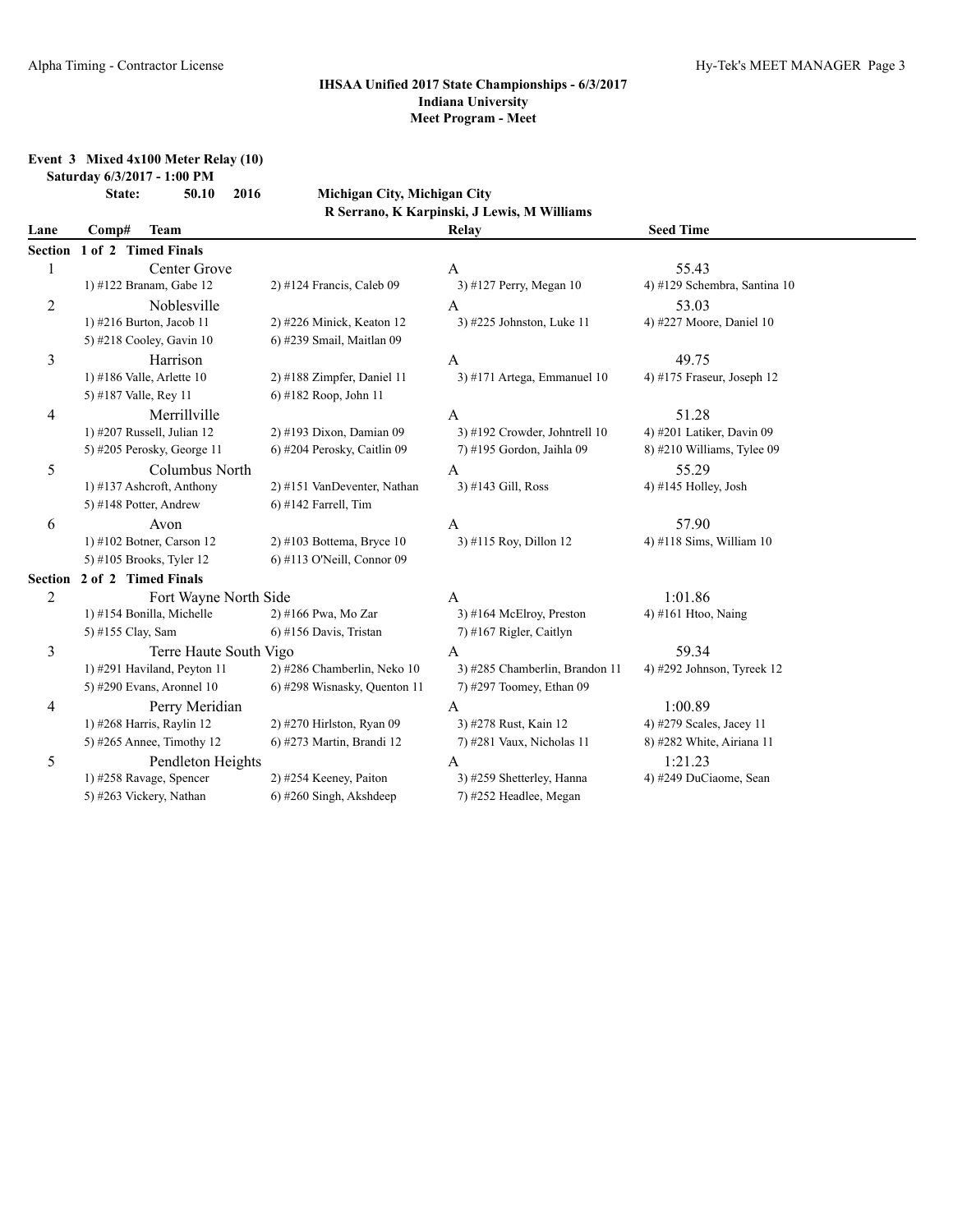### **Event 4 Mixed Long Jump (36)**

| Saturday 6/3/2017 - 1:00 PM |                      |                      |                                 |                     |                  |  |  |  |
|-----------------------------|----------------------|----------------------|---------------------------------|---------------------|------------------|--|--|--|
|                             | State:               | 19-01<br>2016        | <b>Alex Foster, Noblesville</b> |                     |                  |  |  |  |
| Pos                         | Comp#                | Name                 |                                 | Year School         | <b>Seed Mark</b> |  |  |  |
|                             | Flight 1 of 5 Finals |                      |                                 |                     |                  |  |  |  |
| 1                           | 232                  | Owens, Drew          |                                 | M12 Noblesville     | 20-02.50         |  |  |  |
| $\overline{2}$              | 206                  | Phillips, Nigel      |                                 | M09 Merrillville    | 19-04.50         |  |  |  |
| 3                           | 144                  | Hester, Bailey       |                                 | M11 Columbus North  | 18-11.00         |  |  |  |
| 4                           | 139                  | Boldrey, Matt        |                                 | M Columbus North    | 17-07.00         |  |  |  |
| 5                           | 188                  | Zimpfer, Daniel      |                                 | M11 Harrison        | 16-03.00         |  |  |  |
| 6                           | 115                  | Roy, Dillon          |                                 | M12 Avon            | 15-07.25         |  |  |  |
| 7                           | 295                  | McConkey, Connor     |                                 | M09 T.H. South      | 15-00.00         |  |  |  |
| 8                           | 236                  | Sanders, Josie       |                                 | M12 Noblesville     | 14-00.75         |  |  |  |
|                             | Flight 2 of 5 Finals |                      |                                 |                     |                  |  |  |  |
| 1                           | 195                  | Gordon, Jaihla       |                                 | W09 Merrillville    | 13-08.25         |  |  |  |
| $\overline{c}$              | 129                  | Schembra, Santina    |                                 | M10 Center Grove    | 12-09.50         |  |  |  |
| $\mathfrak{Z}$              | 279                  | Scales, Jacey        |                                 | M11 Perry Meridian  | 12-05.25         |  |  |  |
| 4                           | 268                  | Harris, Raylin       |                                 | M12 Perry Meridian  | 12-05.00         |  |  |  |
| 5                           | 131                  | Scott, Allyssa       |                                 | M11 Center Grove    | 12-00.00         |  |  |  |
| 6                           | 282                  | White, Airiana       |                                 | M11 Perry Meridian  | 11-11.50         |  |  |  |
| 7                           | 241                  | Alverson, Lexy       |                                 | W Pendleton Heights | $11 - 10.50$     |  |  |  |
| 8                           | 289                  | Dillion, Lanaee      |                                 | M09 T.H. South      | 11-03.25         |  |  |  |
|                             | Flight 3 of 5 Finals |                      |                                 |                     |                  |  |  |  |
| 1                           | 133                  | Stastik, Logan       |                                 | M10 Center Grove    | $11-02.00$       |  |  |  |
| 2                           | 146                  | Mitchell, Brandon    |                                 | M Columbus North    | 10-10.50         |  |  |  |
| 3                           | 253                  | Isaacs, Erin         |                                 | W Pendleton Heights | 10-09.50         |  |  |  |
| 4                           | 166                  | Pwa, Mo Zar          |                                 | M FW North Side     | 10-05.50         |  |  |  |
| 5                           | 177                  | Gary, Logan          |                                 | M11 Harrison        | $10-02.50$       |  |  |  |
| 6                           | 114                  | Rice, Cameron        |                                 | M12 Avon            | $10 - 00.00$     |  |  |  |
| 7                           | 117                  | Shelton, Brooke      |                                 | M9 Avon             | $9 - 10.00$      |  |  |  |
| 8                           | 140                  | Dwyer, James         |                                 | M Columbus North    | $9 - 00.50$      |  |  |  |
|                             | Flight 4 of 5 Finals |                      |                                 |                     |                  |  |  |  |
| 1                           | 163                  | Mashburn, Jacob      |                                 | M FW North Side     | 8-04.25          |  |  |  |
| 2                           | 219                  | Derksen, Maggie      |                                 | M12 Noblesville     | 7-03.00          |  |  |  |
| 3                           | 299                  | Wycoff, Maddison     |                                 | M09 T.H. South      | $6 - 10.25$      |  |  |  |
| 4                           | 291                  | Haviland, Peyton     |                                 | M11 T.H. South      | 6-08.50          |  |  |  |
| 5                           | 178                  | Hanko, Carson        |                                 | M09 Harrison        | 6-07.00          |  |  |  |
| 6                           | 223                  | Heller, Cade         |                                 | M10 Noblesville     | $6 - 06.25$      |  |  |  |
|                             | 190                  | Brown, Ryan          |                                 | M10 Merrillville    | 5-05.00          |  |  |  |
| 8                           | 174                  | Flynn, Ethan         |                                 | M09 Harrison        | 5-02.50          |  |  |  |
|                             | Flight 5 of 5 Finals |                      |                                 |                     |                  |  |  |  |
| 1                           | 247                  | Delph, Ashton        |                                 | W Pendleton Heights | 5-01.00          |  |  |  |
| $\overline{c}$              | 152                  | Argerbright, Elena   |                                 | W FW North Side     | 4-04.75          |  |  |  |
| $\mathfrak{Z}$              | 197                  | Haymon, Jaquisha     |                                 | W09 Merrillville    | $3 - 04.25$      |  |  |  |
| 4                           | 267                  | Cunningham, Jonashea |                                 | M12 Perry Meridian  | 2-08.25          |  |  |  |